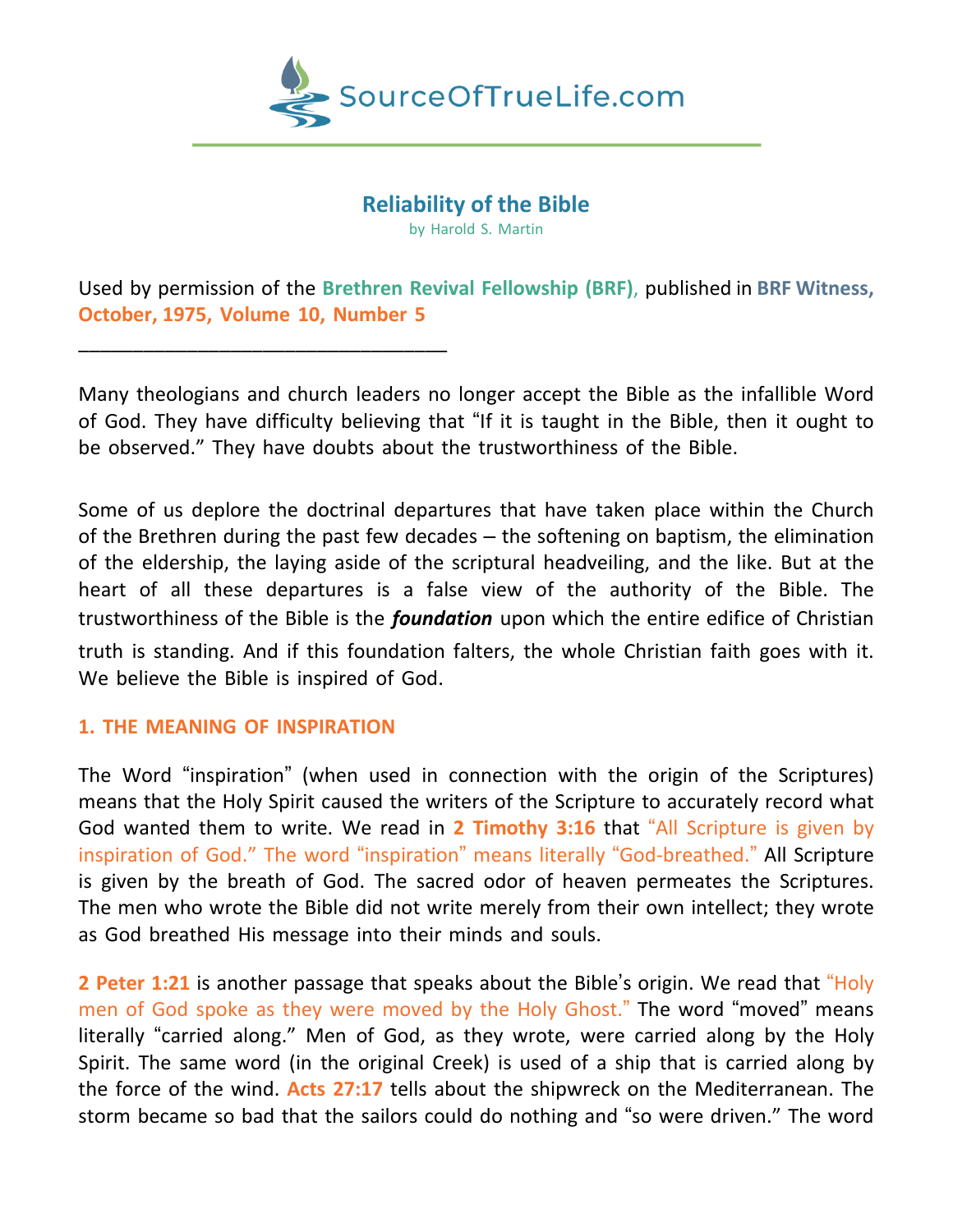"driven" (in **Acts 27:17**) is the same as the word "moved" (in **2 Peter 1:21**). Just as the ship was driven along by the wind, so the Holy Spirit came upon the writers of Scripture, and blew them wherever He desired.

Note however that "inspiration" is not the same as"dictation." God did not *dictate* to the writers of the Bible word for word. Some passages were dictated by God (for example, the Ten Commandments). These were written with the finger of God and recorded word for word in the Book of Exodus. But the *normal procedure* in inspiration was not dictation. The Holy Spirit controlled the thoughts and judgments and words of the writers, yet at the same time, the writer expressed these thoughts in terms reflecting his own style of writing and his own personality. Mark's style of writing, for example, is altogether different from that of Luke's. Each writer had freedom to use his own vocabulary and yet when he had finished his writing, he had written the very words that God wanted recorded. The Holy Spirit had complete command of the operation. You say, "But that's impossible; it's supernatural." True–it is supernatural. The Bible is a supernatural book. It produces supernatural results. One who denies the supernatural, may as well forget all about Christianity.

Note also that inspiration does not suggest that God approves all the Bible's statements. God does not approve all the remarks of the devil (nor of Job's friends), for example, in the Book of Job. The inspiration of the Bible guarantees that all these remarks are accurately recorded, but God says to Eliphaz in **Job 42:7,** "My wrath is kindled against thee … for ye have not spoken of me the thing that is right." The words of the three "friends" in the Book of Job — what we read there — is exactly what they said, but God doesn't necessarily *approve* of what they said. This is one reason why we need to study the Scriptures carefully, and be diligent about rightly dividing the word of truth.

**Inspiration is** *verbal***.** The Holy Spirit accurately guarded the words. Paul says in

**1 Corinthians 2:13** that he writes the things God has given him "not in words which man's wisdom teacheth, but which the Holy Ghost teacheth." Every word of the Bible (in its original form) has been guarded by the Holy Spirit.

**Inspiration is** *plenary***.** This word comes from the Latin word *"plenus"* which means "full." All Scripture is inspired, not merely part of it. That includes the Book of Jonah and also the Book of Genesis. That includes the parts you can't understand as well as the parts you can understand. *All* Scripture is inspired of God. The *whole Bible* originated with God. True–it is not all equally rich in spiritual content, but every part of the Bible is equally reliable and trustworthy. **Nehemiah 7** (with all its names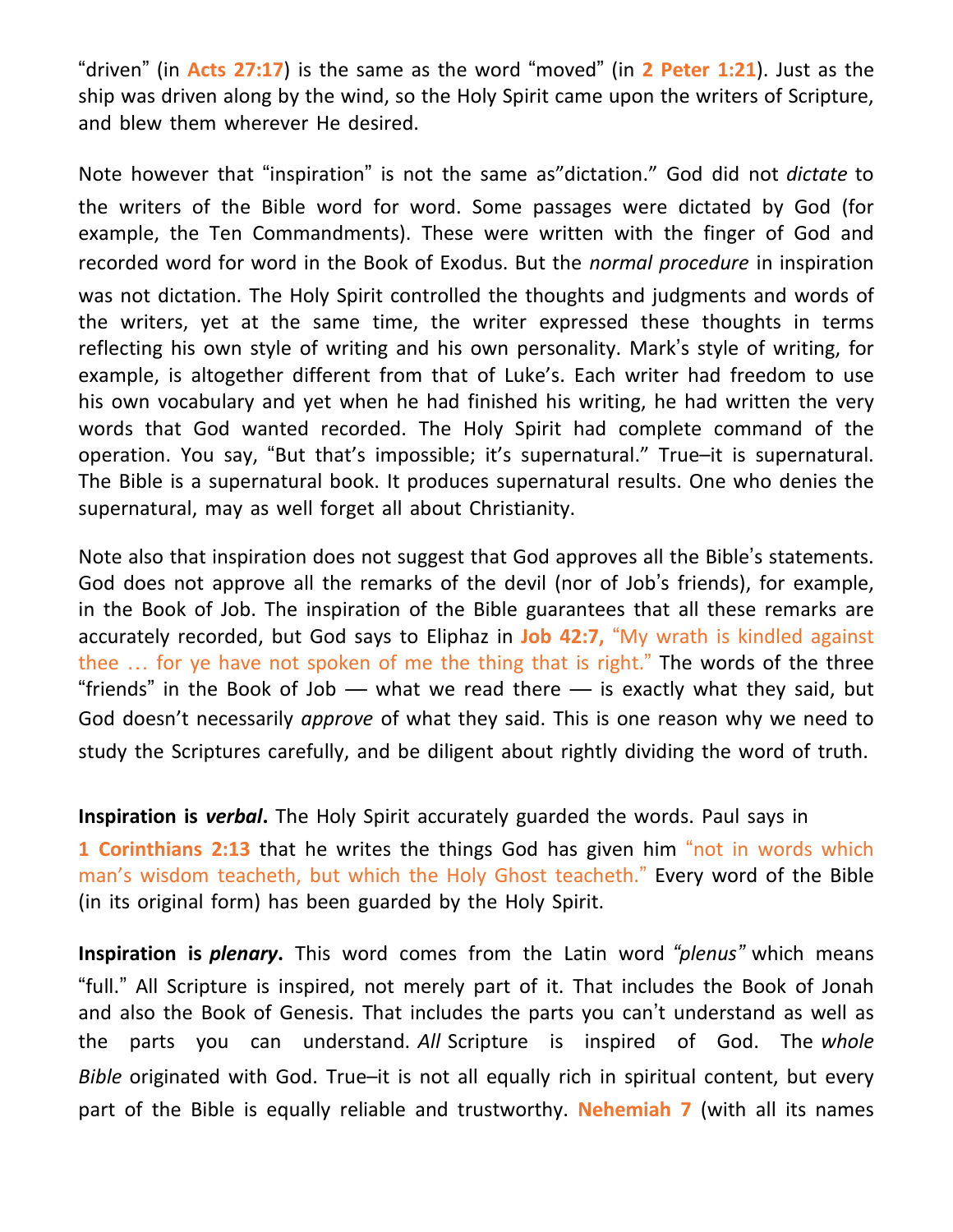and numbers) is just as much inspired as a favorite passage such as John 14. The original documents of the Bible were God-breathed.

**Inspiration is** *final***.** God's written word comes to a close with the Book of Revelation. His *complete* will for man is given in the Scriptures. All that the guilty sinner ever needs to know and all that the obedient saint can ever anticipate, is stored away in this Divine Library. Rev. 22:18 pronounces a solemn curse upon all who would dare to add to the words of Scripture. The Holy Spirit will illuminate and give a fuller apprehension of the truth, but God's truth itself is complete and final.

## **2. THE EVIDENCES OF INSPIRATION**

One of the evidences for the inspiration of the Bible is *the miracle of survival*. The Bible has been the most persecuted book in all history. It has been burned and ridiculed and attacked in many ways, yet today it stands as strong as ever. Some printed material literally explodes with hatred for the Bible. One pamphlet says the Bible is filled with contradictions, absurdities, cannibalism, impossibilities, insane sex ideas, injustice to women, etc. The writer goes on to say that if bad books are ever burned, the largest bonfire should consist of Bibles. But why all this hatred for a Book that's led thousands of people to live a better life! No one hates *Andersen's Fairy Tales*. No one starts bonfires with *Aesop's Fables*. Why all the hatred for the Bible! Men hate this Book because it tells them what they are; it condemns sin; it makes demands upon their lives. Someone said to an infidel one time, "Why are you always criticizing the Bible; why don't you let the Bible alone?" He answered, "Because it doesn't let me alone." Men hate the Bible, and as a result it has been the victim of one attack after another down through the centuries, but today it stands as strong as ever. Men have preached the Bible's funeral ten thousand times, but they've never been able to get it buried! If the Bible had been a fraudulent book, it would have disintegrated long ago. Isaiah says, "The Word of our God shall stand forever."

Another evidence for the Bible's inspiration is *the proof of prophecy*. Many events in the life of Jesus, for example, were foretold in accurate detail long before they occurred. His virgin birth was foretold by Isaiah; the town of His birth was foretold by Micah; the flight into Egypt was mentioned by Hosea; His resurrection was foretold by David. The twenty-second Psalm alone contains more than thirty exact descriptions of Jesus on the Cross, and even though the Psalmist was writing one thousand years before the events actually took place, his descriptions are so exact that it seems like he was standing right at the foot of the Cross when he wrote.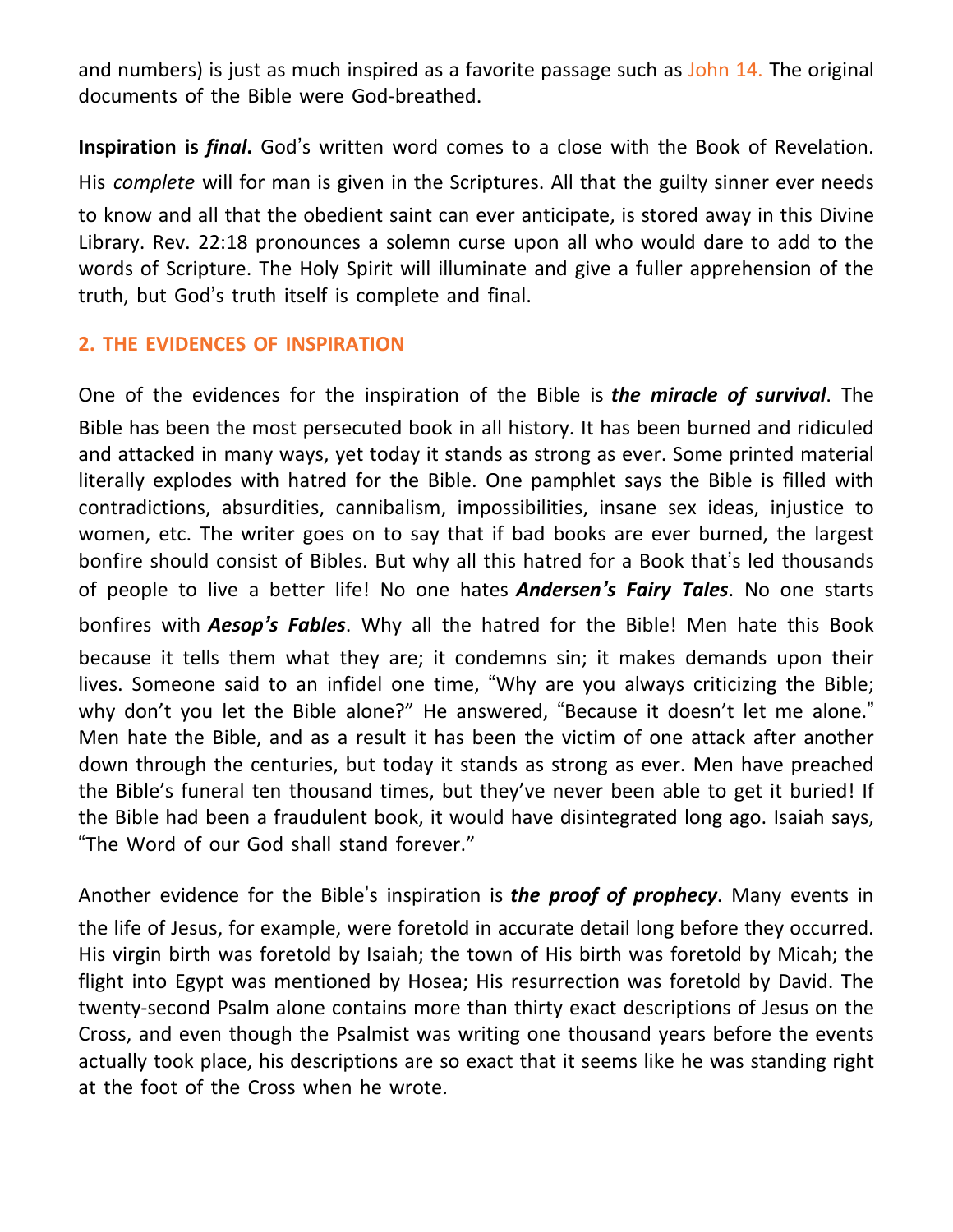Perhaps one of *the most impressive fulfillments* of prophecy is that concerning the city of Tyre, written in **Ezekiel 26.** While the city was at the height of prosperity, Ezekiel prophesied that it would be ravished by many nations, that its walls would be broken down, and that eventually the city would be flattened out like the top of a huge rock. Ezekiel said the ruins would become a place for fishermen to spread their nets, and he concludes, "And thou shalt be built no more, for I have spoken it saith the Lord God." Now all this has literally taken place. The ancient city of Tyre was located along the Mediterranean coast. Part of the city was built on an island off shore. When the city was destroyed, rocks and debris from demolished buildings were pushed into the sea (between the part of the city on the island and the part on the coast), and fishermen have used this spot for generations for the spreading of their nets. Any book which gives such accurate prophecies concerning future events, must have as its author, the One who knows the future – and the only One who knows that is God.

The crowning evidence for the inspiration of the Bible is the *testimony of Jesus*. Jesus declared in **John 10:34**, "The scripture cannot be broken." He put His seal on the Old Testament when He quoted **Exodus 3:6** (as recorded in **Matthew 22:31**) – and said, "Have ye not read that which was spoken unto you by God?" Jesus says the writings of Moses were spoken by God. During His earthly ministry, Jesus quoted from all parts of the Old Testament. He spoke of man's creation, the institution of marriage, the days of Noah, the destruction of Sodom, God's appearing to Moses in the burning bush, manna from heaven, lifting up the brazen serpent, the life of David, the glory of Solomon, the history of Abraham, and the sign of Jonah. And in all this record we have of Jesus' words, there is not even the slightest intimation that the Scriptures might be untrustworthy at any point. He never contradicted nor disagreed with anything in the Old Testament.

Concerning the New Testament, Jesus said, "But the Holy Ghost, whom the Father will send in my name, shall teach you all things, and bring all things to your remembrance, whatsoever I have said unto you" **(John 14:26).** The question is often asked, "What guarantee have we that in the reports of the Gospel writers, we have an accurate account of the words of Jesus' How do we know that the Gospels are true! Might not the writers have forgotten what Jesus said and misreported his words~" And the answer is that they might forget. They were human beings. But Jesus himself tells us that they would not be left to their own fallible memories, but that the Holy Spirit would bring to their remembrance all that He had said to them. And so, in the Gospels, we have not the Apostles' recollection of what Jesus said, but the Holy Spirit's recollection, and He never forgets.

To Jesus Christ, the Scriptures were the infallible Word of God. Not one statement could possibly be broken. Are we going to part company with Jesus? Are we going to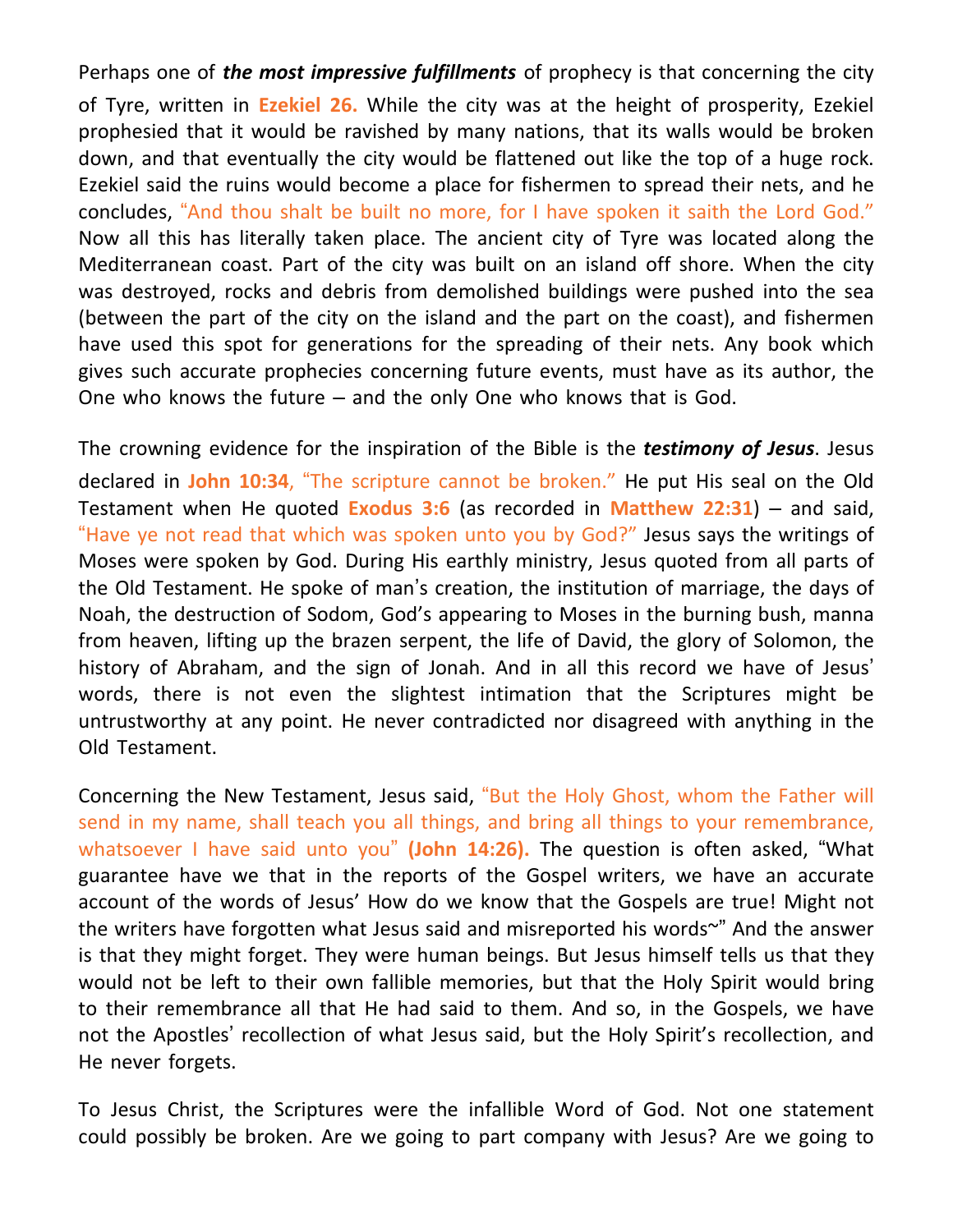say Jesus was mistaken? The miracle of survival, the proof of prophecy, and the testimony of Jesus – these are all evidences that the Bible is a unique Book.

## **3. THE CONSEQUENCE OF INSPIRATION**

Because the Bible is divinely inspired, it is a *profound book*. The Bible is not composed of the simple writings of men. It is divinely inspired and it is not always a simple book for the human mind to understand. Take for example the verse which says, "The blood of Jesus Christ his Son cleanses us from all sin." That verse is really beyond human comprehension. We can learn many things about the atoning blood, and experience its reality in our lives, and receive new insights into its meaning; but to understand the full miracle of how the blood of Christ cleanses sin is impossible.

Because the Bible is divinely inspired, it is an *authoritative book*. It demands our obedience. It is the supreme court from which there is no appeal. An old bishop used to say, "Show me something in the Bible that I don't teach, and I'll start teaching it; or show me something I do teach that's not in the Bible, and I'll cease teaching it." When the Bible speaks, you can be sure that it is the voice of God speaking, and therefore it demands our obedience. The Bible is the mind of God and therefore it is essential that we believe it and obey it.

Because the Bible is divinely inspired, it is a *profitable book*. The concluding portion of **2 Timothy 3:16** says, "and is profitable for doctrine, reproof, correction, instruction in righteousness." It is profitable for doctrine  $-$  for teaching (it teaches us the way to God). It is profitable for reproof  $-$  it shows us where we're wrong. it is profitable for  $correction - it tells us how to get right. It is profitable for instruction in righteousness$ – it tells a saved man how he ought to live. The Bible is useful and profitable in that it teaches truth.

The Bible is *God's Book*, and for this reason you can build your life and your eternal destiny on what it says. The child's song expresses the truth: "Jesus loves me this I know, *for the Bible tells me so."* The Scriptures tell us about Jesus Christ. They tell us how He died; they remind us how we sinned; they assure us that whosoever believes on Him shall not perish but have everlasting life. The Bible was written to reveal a Person. It was written that men might believe, know, love, understand, and follow Jesus Christ **(John 20:30-31).**

Some church leaders today are saying that those who believe the verbal inspiration of the Bible are "bibliolaters," and that Bible-believers are making a black leatherbound book the object of their devotion. They say we must not worship a dead book but